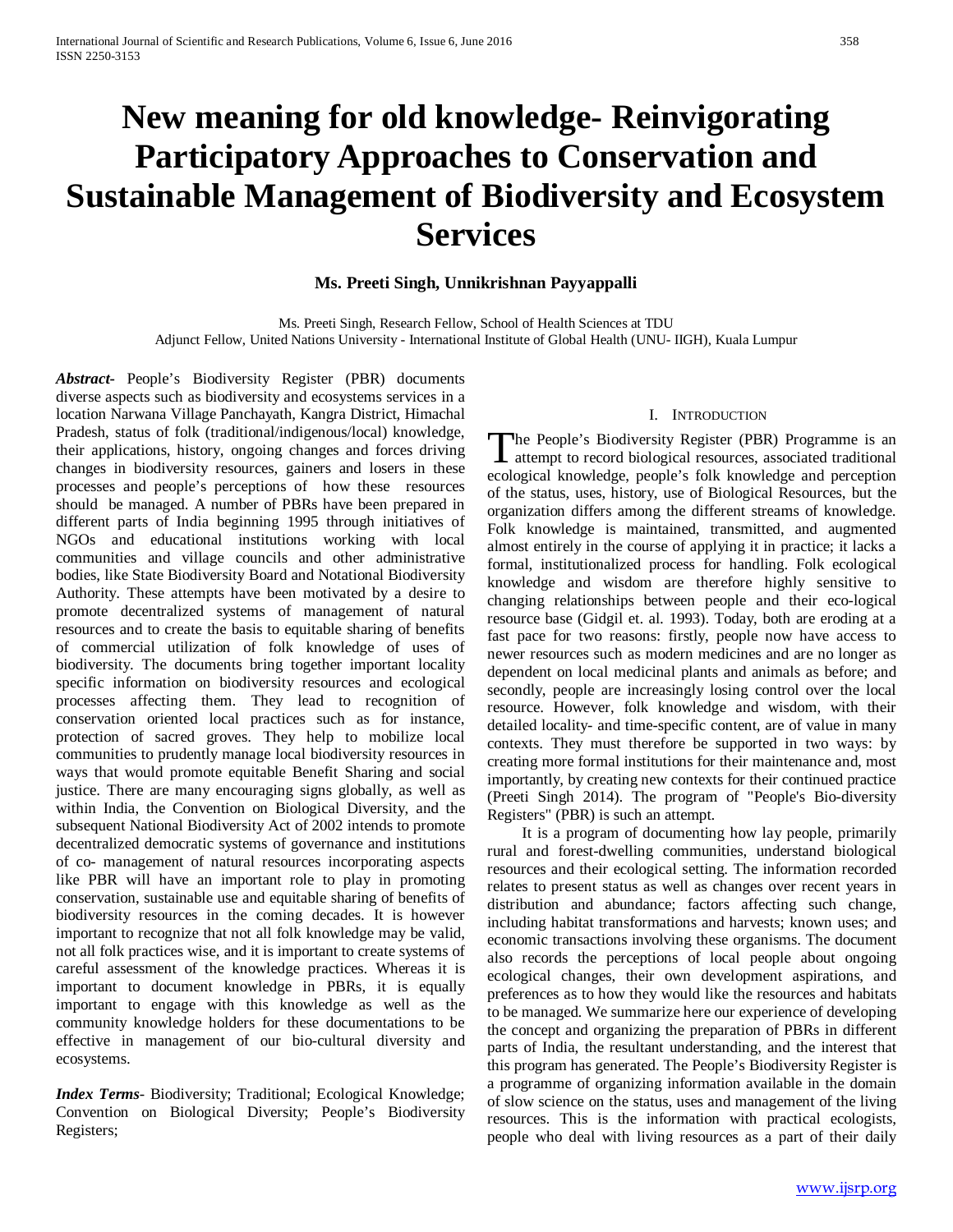subsistence activities - as grazers, as fisher folk, as basket weavers, hunters etc. It is information with simple folk, who are nevertheless specialists of slow science (Gadgil et. al. 1993), such as tribal medicine practitioners, healer, or expert honey gatherers. It is also information with more sophisticated practitioners of slow science such as physicians trained in Ayurvedic colleges. The information may be purely orally transmitted or contained in palm leaf manuscripts or in printed Ayurvedic texts. The information may be guarded as secret, as certain herbal remedies are or may be very widely known - as the use of turmeric as an antiseptic is all over India. This information may be documented in full, or as claims that only partially reveal the information. It needs to be collated, verified, synthesized and made available to the society at large, as well as fed back to the village communities.

 In PBR's process involving a collaboration between people working in the organized sector (e.g., educational institutions, government agencies, and NGOs) and the practical ecologists, peasants, herders, fishers, and traditional healers (all in the unorganized sector), is as significant as the product: the recorded information. A subset of the information collected, especially that pertaining to medicinal and other economic uses, has been recorded by ethnobiologists working in academic institutions and for the pharmaceutical industry and other commercial interests. In this process, however, the local people are treated as anonymous informants; they receive no particular credit for their knowledge, and the information is accumulated with little reference to particular localities and times. The PBR process, on the other hand, aims to record the information with full acknowledgment of the source; it thereby serves as a possible means of sharing of benefits that may flow from further economic utilization of such information. Another subset of the information recorded in PBRs is collected during "Participatory Rural Appraisal" (PRA) exercises that feed into decentralized development planning. Generating good information for such participatory development is also an objective of PBRs; the PBRs differ from PRAs in their greater emphasis on recording all pertinent knowledge, including changes over the recent past, and in giving specific credit for the information collected. Although we have so far completed only one round of PBRs in any one locality, FRLHT expect it eventually to become an ongoing process of monitoring ecological change and generating the necessary information for locally adaptive management of living resources.

 Narwana Village Panchayath situated in Kangra District in the Western [Himalayas](https://en.wikipedia.org/wiki/Himalayas) reason of [Himachal Pradesh,](https://en.wikipedia.org/wiki/Himachal_Pradesh) **GPS Coordinates: 32.1738027** Latitude, **76.3867737** Longitude. The Economy of Narwana Village Panchayath consists mostly of agriculture and animal farming. It's included in the research because that place rich in the Traditional knowledge, entire spectrum of ecological and social regimes. Local Health Traditions should be regarded and established as a valuable traditional system. The various herbal formulations prepared and used by traditional vaidyas and other information must be documented systemically so as to avoid the gaps in the traditional knowledge and traditional crops.

# II. MATERIALS AND METHODS

 The study site Narwana Khas Village Panchayath, Kangra District Himachal Pradesh selected as to represent the entire spectrum of ecological and social regimes within the state of Himachal Pradesh. National Biodiversity Authority (NBA) has been working in close collaboration with State Biodiversity Boards (SBBs), research/educational institutions, State Governments and civil society organizations to provide technical support for the constitution of BMCs and preparation of PBRs. The first task of the FRLHT coordinators was to select the study sites that would represent the entire research spectrum. After study areas were selected, field investigators were chosen from among college or university-level science teachers or workers of rural development or environment-oriented NGOs. Many of these people are from nearby localities, and have considerable previous familiarity with the study sites. The field investigating teams worked closely with, and often included, some of the local residents. The principal investigators of the program, college teachers, university teachers, Community members, BMC members and school teachers. There were government officials, and many individuals engaged in development activities on their own.

 The methodology of field investigations included the following components: Status of biodiversity resources such as populations of medicinal plants, cultivars of fruit trees or freshwater fishes. Various factors such as harvests from natural populations, changes in agricultural practices or discharge of industrial effluents, affecting the biodiversity resources. Ongoing involvement of local communities/ individuals in sustainable use and conservation of biodiversity resources, such as systems of regulated grazing on pastures, maintenance of varieties of fruit plants like jackfruit on farm bunds or protection of fish in sacred ponds. Local knowledge, widely shared and publically disclosed of properties and uses of biodiversity resources e.g. Droughtresistance of a certain cultivar, methods of preservation of food or use of certain plants in treating human or livestock diseases. Local knowledge only partially disclosed; for instance, a claim that a particular medicine woman knows of a cure for asthma.

### III. RESULTS

**Table-1 Overall Result of the PBR Documentation Work in Narwana Village Panchayath**

| <b>Description</b> | Narwana Village Panchayath, Kanra District,<br><b>Himachal Pradesh</b> |
|--------------------|------------------------------------------------------------------------|
| Population detail  | Total: 2532, Male: 1341, Female: 1191                                  |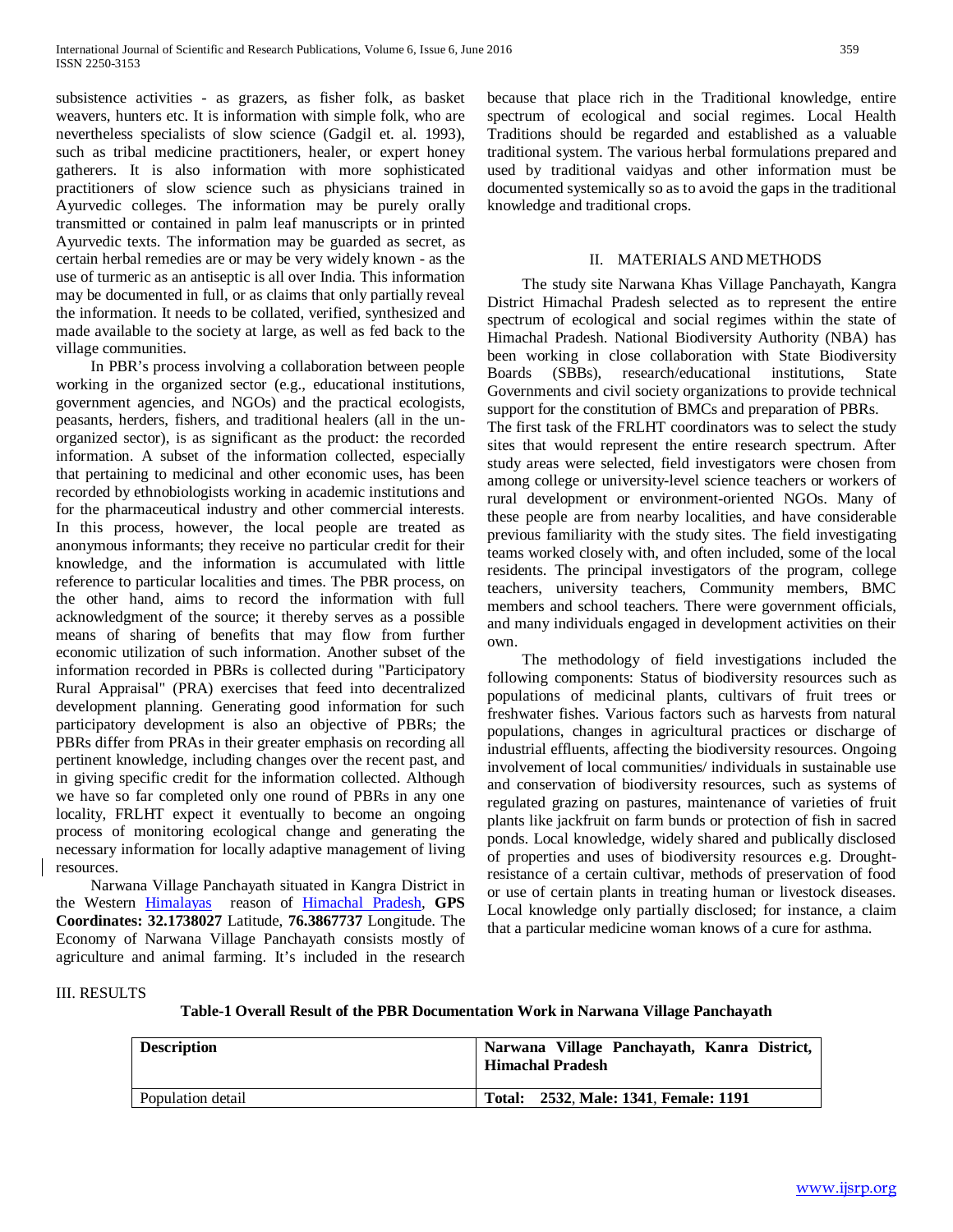| Geographical Position                                          | GPS Coordinates: 32.1738027 Latitude,                                                                                                                                    |
|----------------------------------------------------------------|--------------------------------------------------------------------------------------------------------------------------------------------------------------------------|
|                                                                | 76.3867737 Longitude                                                                                                                                                     |
|                                                                |                                                                                                                                                                          |
| Geographical Area                                              | 363-83-71 hectare                                                                                                                                                        |
| Climate:<br>Rainfall,<br>Temperature, Other weather<br>pattern | The climate is sub-humid. The temperature varies<br>from $15^{\circ}$ C - $30^{\circ}$ C and dips to 0 degree. The<br>January month is coldest while the June as hottest |
|                                                                | month. Most of the rainfalls occur during July-<br>September. Average annual rainfall ranges from<br>1800 to 2500 mm. Snowfall is experienced rarely.                    |
| People and Culture                                             | Most of the people belong to Hindu and Muslim<br>communities. No Christians are reported.                                                                                |
| <b>Total Forest Area</b>                                       | 123 acres                                                                                                                                                                |
| Total Cultivated Area                                          | 64 acres                                                                                                                                                                 |
| Committee<br>Total<br>Biodiversity<br>Management<br>Member     | 7 Members                                                                                                                                                                |
| <b>Total Healer</b>                                            | 15 healers                                                                                                                                                               |
| <b>Total Remedies</b>                                          | 115                                                                                                                                                                      |
| <b>Total Disease</b>                                           | $\overline{80}$                                                                                                                                                          |
| <b>Total Plant use</b>                                         | 125                                                                                                                                                                      |
| NTFP based livelihood activities                               | A significant Tribal population of Gaddi depends on<br>collection and trading of Non-Timber Forest<br>Produces for their livelihood.                                     |
| Animal Husbandry                                               | Livestock e.g. Jersey cow (hybrid) and local breed<br>of buffalo and Goat and Sheep are the other<br>important vocation of the villagers.                                |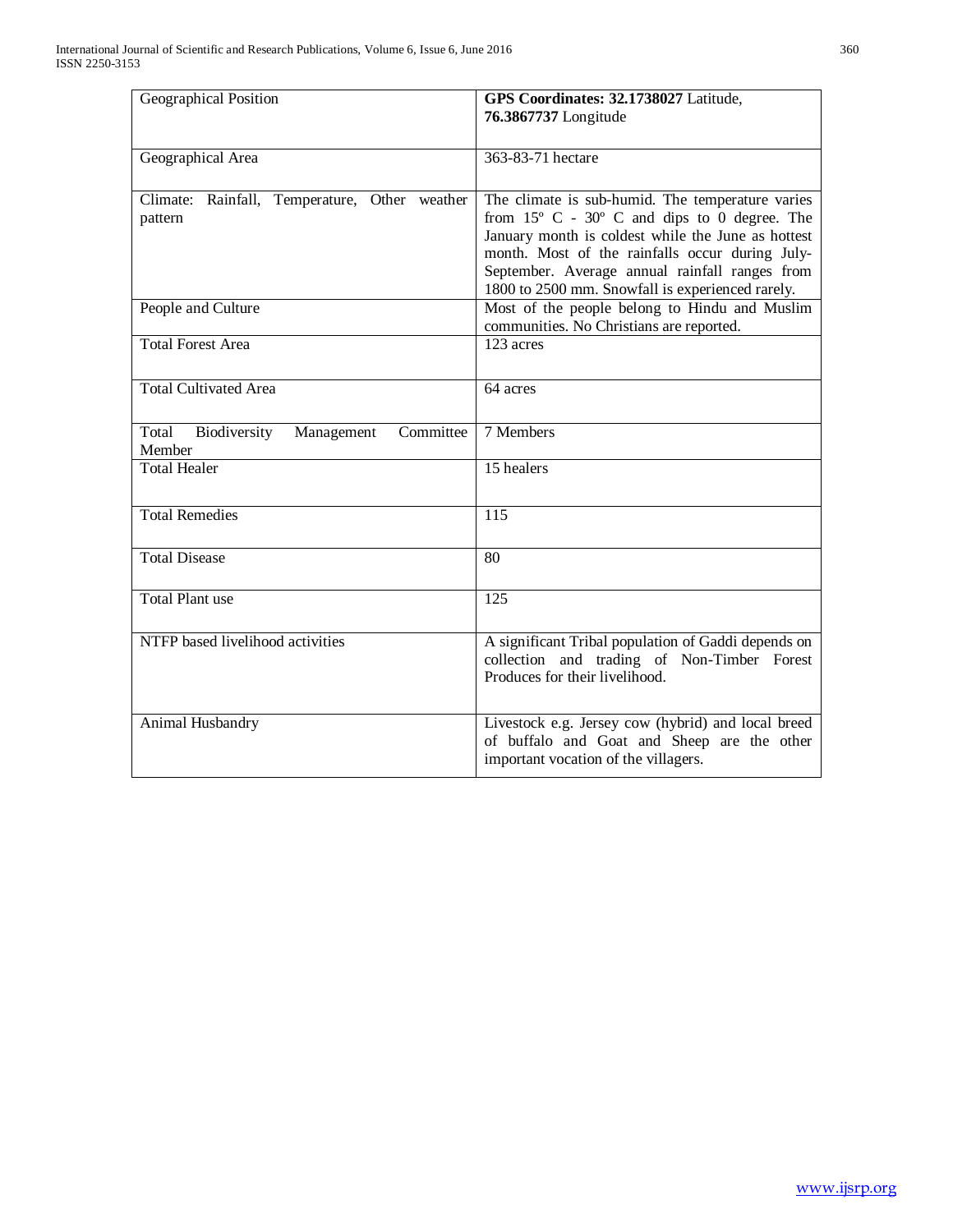**Figure-1 Map of Study Area**

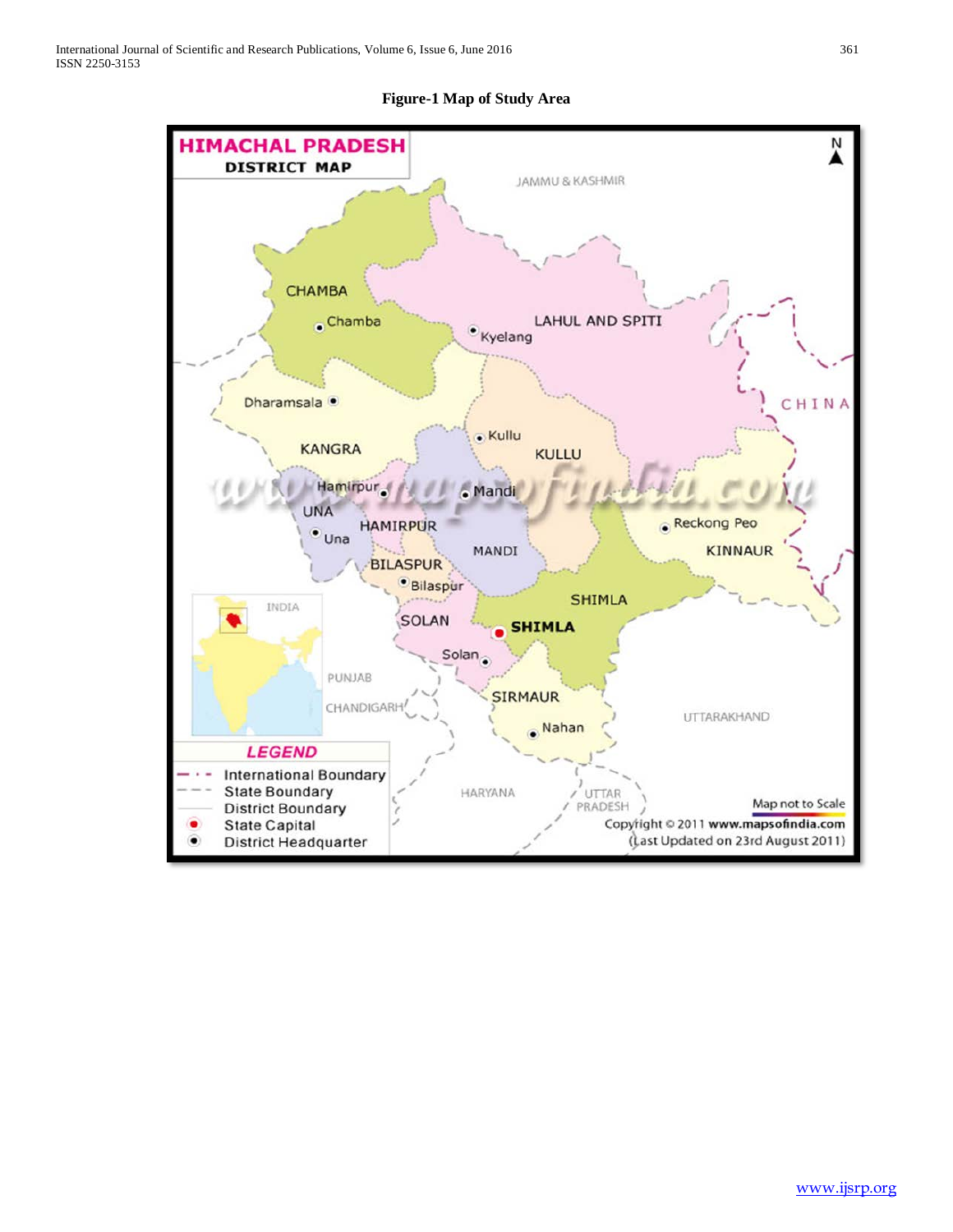

**Figure-2 Map of Narwana Village Panchayth**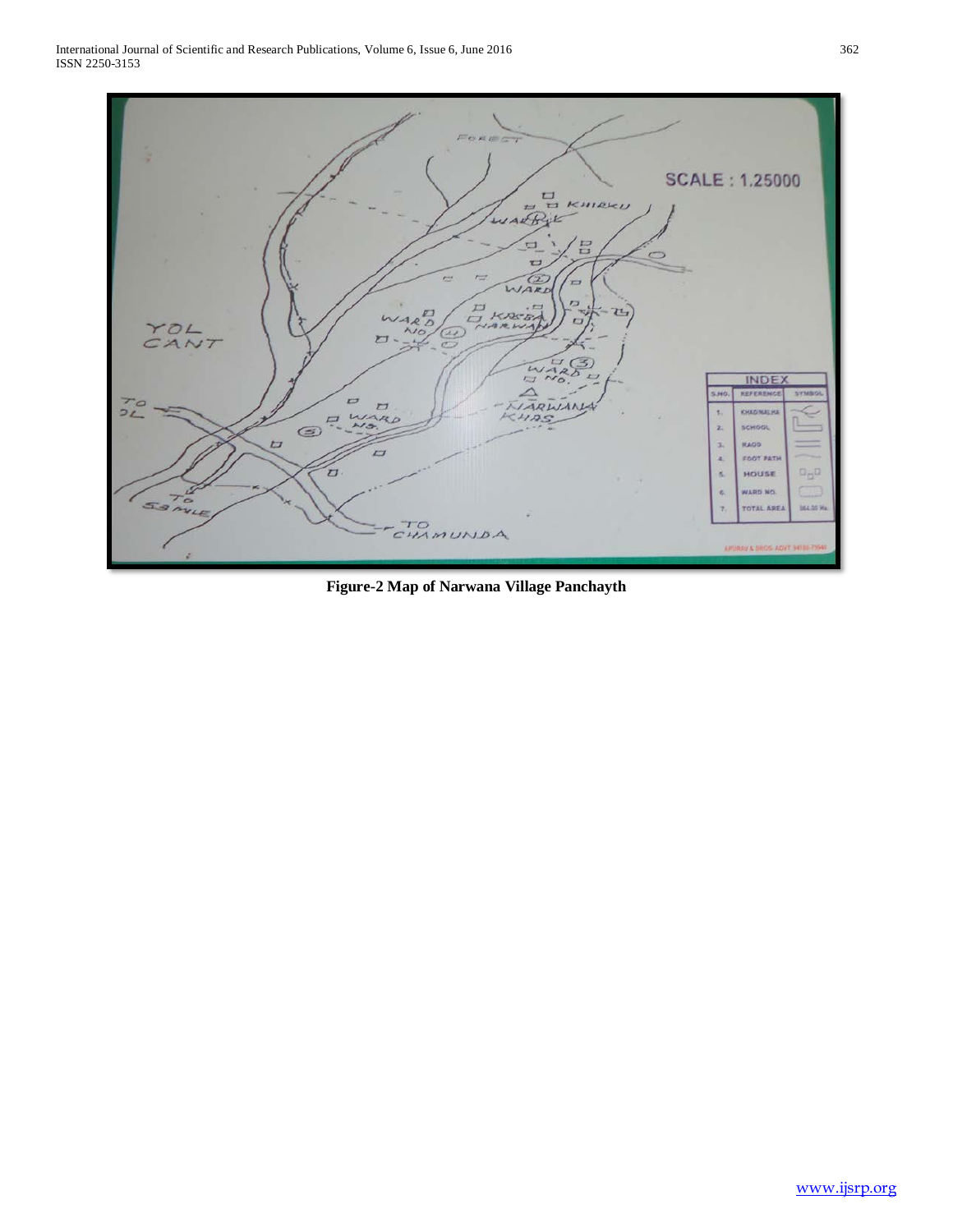

**Figure-3 Meeting of BMC Members and Villagers with Dr. M.L. Thakur, State Project Coordinator, UNEP ABS Project, Himachal Pradesh State Biodiversity Board, at Narwana Village Panchayath on 12 February 2014**

| Table-2 Formulation recorded for various diseases |  |  |  |
|---------------------------------------------------|--|--|--|
|---------------------------------------------------|--|--|--|

| <b>Disease</b>                                              | No. of formulation |
|-------------------------------------------------------------|--------------------|
| Stomach disorder                                            | 08                 |
| Cut and wounds                                              | 08                 |
| Respiratory (cold, cough, bronchitis, asthma, running nose) | 07                 |
| Tooth decay, tooth ache                                     | 05                 |
| Dysentry, diarrhea                                          | 05                 |
| Jundice                                                     | 04                 |
| Women specific (Heavy menstrual discharge, white discharge) | 05                 |
| Ear problem (ear pain, ear rotting)                         | 03                 |
| Joint pain                                                  | 06                 |

 Documentation and Assessment of People's Biodiversity Register was carried out in Narwana Village Panchayath, Kangra District Himachal Pradesh. All healers from different village of Narwana Village Panchayath (Narwana Khas, Narwana Kaswa) were interviewed and nutritionally important food and vegetable crops collected from the 20<sup>th</sup> January to 24<sup>th</sup> March 2014.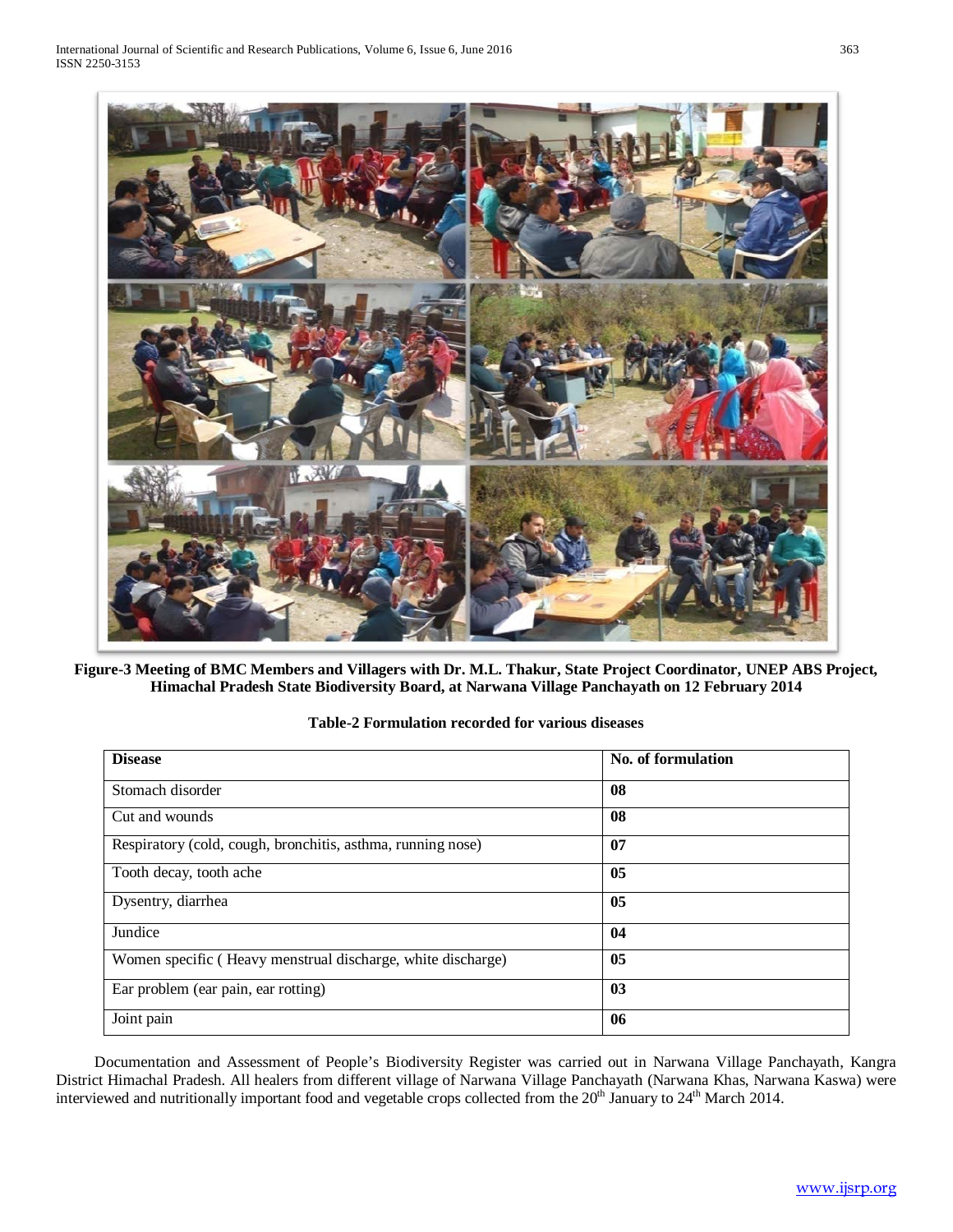|  | ï<br>٠<br>۰ |
|--|-------------|
|  | ×           |
|  | т           |
|  |             |

| <b>Table-3 Land use pattern</b> |  |  |  |
|---------------------------------|--|--|--|
|---------------------------------|--|--|--|

| <b>Type</b>        | Total area shown in<br>hectares as<br>shown above<br>under land use | <b>Percentage</b> |
|--------------------|---------------------------------------------------------------------|-------------------|
| Cultivated land    | 64                                                                  | 31%               |
| Forest land        | 123                                                                 | 60%               |
| Grazing land       | $\overline{2}$                                                      | 1%                |
| Irrigated land     | 9                                                                   | 5%                |
| Non Irrigated land | 6                                                                   | 3%                |
| Total              | 204                                                                 | 100%              |





# **Table-4 Distribution of Vaidyas as per gender**

| Gender        | No of vaidyas | Percentage |  |
|---------------|---------------|------------|--|
| <b>Male</b>   | 11            | 73%        |  |
| <b>Female</b> | 4             | 27%        |  |
| <b>Total</b>  |               | 100%       |  |

The table shows that male vaidyas account for 73%, female vaidyas account for 27%.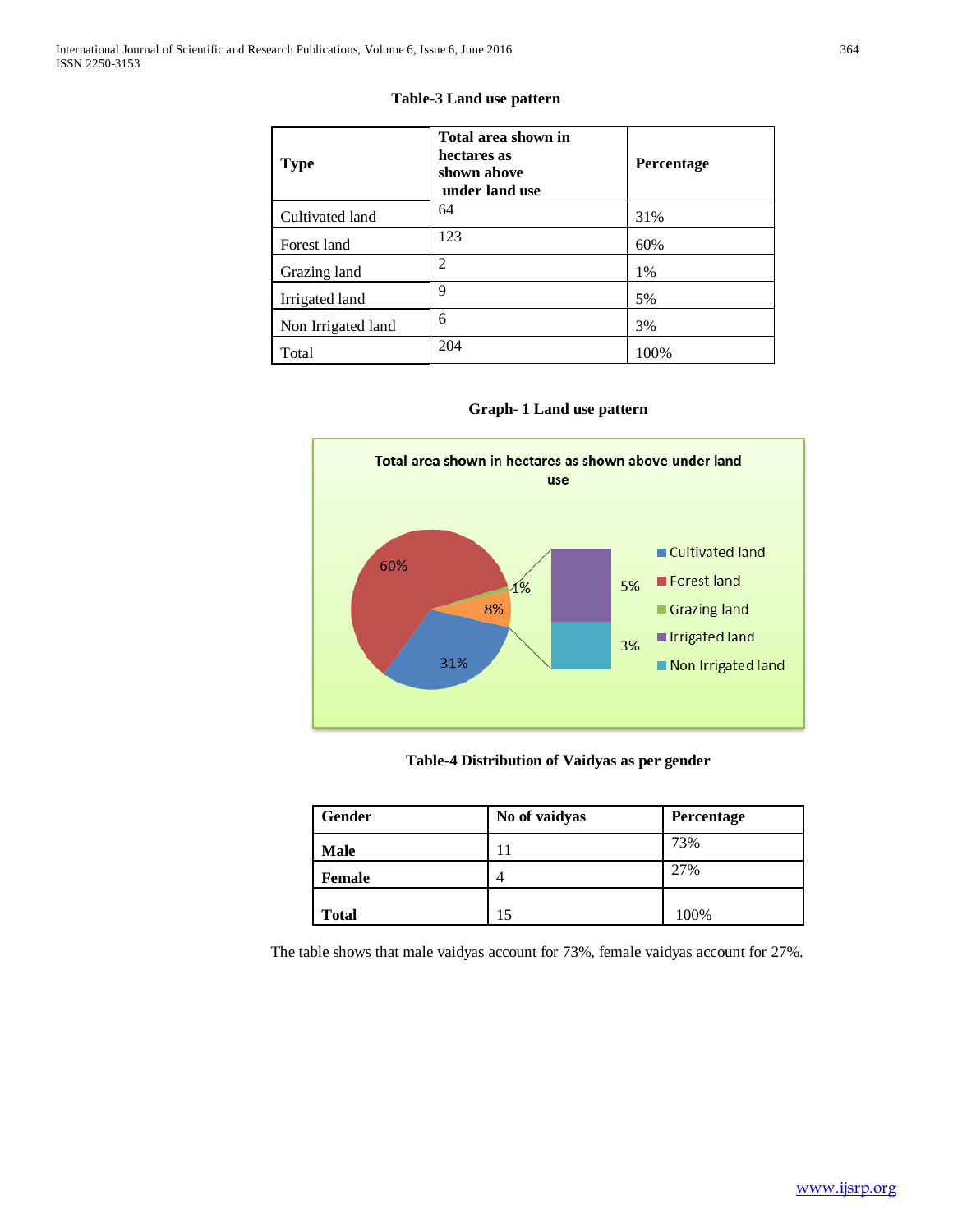

## **Graph- 2 Distribution of Vaidyas as per gender**

## **Age wise distribution of Vaidyas**

The Table below shows that while there are maximum of 5 vaidyas in the age group of  $40 - 60$  years followed by 4 vaidyas in 60-100 years age group and reducing to 1 vaidya only in 20 to 40 years age group. It also shows that there are 7 male vaidyas compared to 2 female vaidyas. It further shows that there are no female vaidyas in the age group of 20 to 40 years. This trend shows rapid erosion of folk healing traditions amongst the younger generation and especially among female is of grave concern.

| Age group in Years | <b>Male</b> | <b>Female</b> | <b>Total</b> |
|--------------------|-------------|---------------|--------------|
| 20-40              |             |               | ി            |
| $40 - 60$          |             |               | 6            |
| 60-100             |             |               | 6            |
| Total              | 10          |               | 14           |

|  | Table-5 Age wise distribution of Vaidyas |  |
|--|------------------------------------------|--|
|  |                                          |  |

**Graph-3 Age wise distribution of Vaidyas**

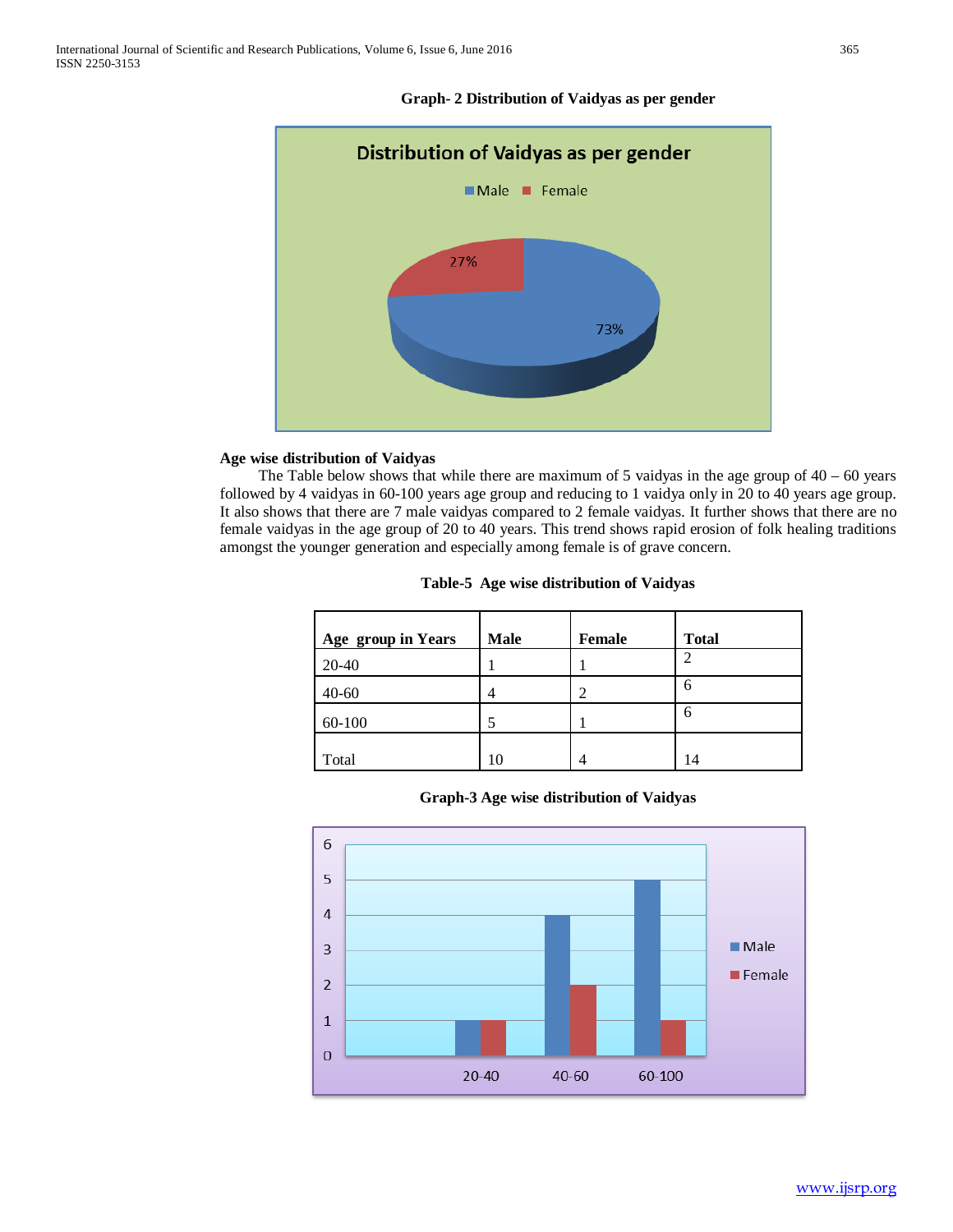|    | <b>Primary Healt</b> |                   |                                                 |                                                                                                               |  |  |
|----|----------------------|-------------------|-------------------------------------------------|---------------------------------------------------------------------------------------------------------------|--|--|
|    | Sl. No.              | <b>Local Name</b> | Scientific name                                 | <b>Health Condition</b>                                                                                       |  |  |
| 1. |                      | Turmeric          | Curcuma longa Linn. (Zingiberaceae)             | <b>Skin</b><br>eruption/Joint<br>pain/Tooth ache                                                              |  |  |
|    | 2.                   | Kainth            | Pyrus pashia (L.), Batsch (Rosaceae)            | Oral health care                                                                                              |  |  |
|    | 3.                   | <b>Braa</b>       | Rhododendron arboretum Linn. (Ericaceae)        | <b>Heat Storke</b>                                                                                            |  |  |
|    | 4.                   | Banaa             | Vitex negundo Linn.                             | Body swelling                                                                                                 |  |  |
|    | 5.                   | Chitrra           | Plumbago zeylanica L.                           | Hair fall, Liver Care,<br>Common Fever                                                                        |  |  |
|    | 6.                   | Harad             | Terminalia chebula                              | Cold/ Cough/ Joint pain/<br>Weight management                                                                 |  |  |
|    | 7.                   | Kasamal           | Berberis Lycium (Berberidaceae)                 | Sexual dysfunction /Oral<br>health care/ Eye infection                                                        |  |  |
|    | 8.                   | Jamun             | Syzygium cumini                                 | <b>Diabetes</b>                                                                                               |  |  |
|    | 9.                   | Karela            | Momordica charantia                             | <b>Diabetes</b>                                                                                               |  |  |
|    | 10.                  | Gandla            | Murraya Koenigii (L)Spreng. (Rutaceae)          | Skin<br>Health<br>food/<br>infection                                                                          |  |  |
|    | 11.                  | Ajvan             | Carum Copticum (L) Benth. & Hook. (Apiaceae)    | Sexual dysfunction/ Skin<br>eruption                                                                          |  |  |
|    | 12.                  | Kali Basunti      | Eupatorium adenophorum Spreng. (Asteraceae)     | Cold/Cough/Injury                                                                                             |  |  |
|    | 13.                  | Sans Paud         | Asparagus adscendens Roxb.                      | Injury/Wound                                                                                                  |  |  |
|    | 14.                  | Phutkanda         | Achyranthes Aspera Linn (Amaranthaceae)         | Skin<br>eruption<br>/General<br>weakness                                                                      |  |  |
|    | 15.                  | Sapdotri          | Bergenia cillliata Stermb. (Saxifragaceae)      | Sexual dysfunction                                                                                            |  |  |
|    | 16.                  | Bhang             | Cannabis sativa Linn. (Cannabaceae)             | Sexual dysfunction                                                                                            |  |  |
|    | 17.                  | Bish kapru        | Stephania glabra (Roxb.) Miers (Menispermaceae) | Outgrowths/<br>Injury/<br>wound                                                                               |  |  |
|    | 18.                  | Kamla             | Mallotus philippiensis                          | Constipation                                                                                                  |  |  |
|    | 19.                  | Tulsi             | Ocimum sanctum                                  | Cold/<br>Cough/<br>Cardiac<br>trouble<br>Oral health care/<br>Tooth<br>ache/Constipation<br>Weight management |  |  |
|    | 20.                  | Behra             | Terminalia bellirica                            |                                                                                                               |  |  |
|    | 21.                  | Ambla             | Phyllanthus emblica                             | Weight management                                                                                             |  |  |

# **Table-6 List of Medicinal plants of Narwana Village Panchayath used in Primary Health care**

# **Table-7 List of Threatened medicinal plants of Narwana Village Panchayath Forests which are endangered that require attention for** *in-situ* **conservation, sustainable harvest practices and cultivation**

| Plant<br>Type | Local<br>Name | Scientific Name                                            | Variety | Source of<br>Plants/<br>Seeds | Local<br>status<br>Past | Local status<br>Present | Parts<br>collected     |
|---------------|---------------|------------------------------------------------------------|---------|-------------------------------|-------------------------|-------------------------|------------------------|
| <b>Plant</b>  | Sapdotri      | cillliata<br><b>Bergenia</b><br>Stermb.<br>(Saxifragaceae) | Wild    | Forest                        | Available               | Endangered              | Root                   |
| <b>Plant</b>  | Ajwain        | copticum<br>Carum<br>$(L)$ Benth. & Hook.<br>(Apiaceae)    | NA      | Home<br>Garden                | Available               | Endangered              | Leaves.<br>Seed        |
| <b>Plant</b>  | Gandla        | koenigii<br><i>Murraya</i><br>$(L)$ Spreng.<br>(Rutaceae)  | Wild    | Forest                        | Available               | Endangered              | Root,<br><b>Branch</b> |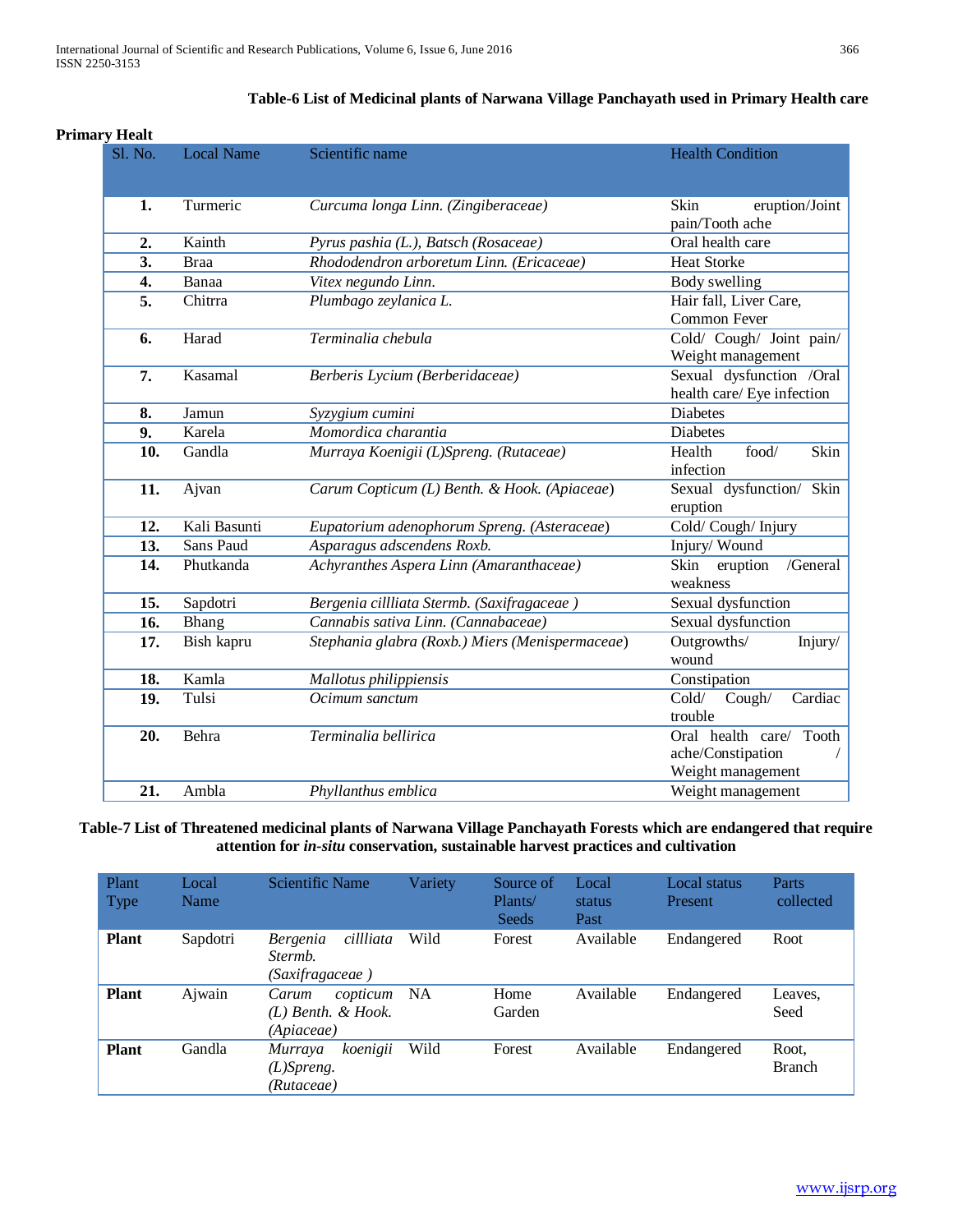## III. DISCUSSIONS

 Documentation was carried out with the selected Healers, Community members, BMC Members, University, NGOs, Teachers from the different locations of Narwana Village Panchayath, Kangra District, Himachal Pradesh. The entire healer interviewees were male and female healer in the age group of 25 to 85 years. With all 15 healers 80 diseases and 115 remedies was documented and 47 species used in the remedies was collected with the help of 15 healer. Altogether 31 plant species are used in various remedies documented and photography was done for all the documented plants used by the 15 healers.

 Among the remedies documented stomach disorder, cuts and wounds was the maximum formulation recorded followed by, Respiratory diseases, tooth related, women's specific problem, ear problem, Skin diseases, Joint pain etc., *Ruellia tuberose, Tragia involucrate, Aloe barbadensis, Nicotiana tabacum, Curcuma longa* were most used plants among the documented remedies shows that they are having high medicinal value. The most used 27 medicinal plants in primary health care.

 Habit analysis if the 31 species used in the documented remedies shows 3 herbs, 4 shrubs, 17 trees, 3 climbers, 1 fern. Out of 31 species documented all are having Botanical evidence and 25 out 31 species of wild medicinal plants are reported to be traded. These medicinal plants in the wild offers livelihood security to the local communities.

 During the documentation it was found in that they have immense knowledge in the field of traditional medicine and herbal preparation. Due to modernization, the traditional system of the herbal use is not very popular with younger generation. In the past, the indigenous communities had a self- regulatory system that was interwoven in such a way so that each individual could receive certain economic benefits from his profession. Some of the traditional vaidyas were marginal farmer and they provided their services free of cost. In return, the villager helped the vaidyas with their agricultural work and also offered some donation in the form of the cereals, pulses and vegetable. They were happy to share their knowledge. With changing life styles and introduction of immediate economic return in terms of cash, the traditional value to the profession of vaidyas has started changing. The younger generation of vaidyas might have visualized fewer opportunities in the profession for livelihoods. This has resulted in sharp decline in the sharp decline in the number of recognized vaidyas.

 The study analysis shows that about the 11 species are reported to have Nutritional important traditional varieties of the crops. It was found that about 3 species under the threatened category.

 Agriculture and farm based activities constitute the major livelihood activity. The Table shows a maximum area of 204 acres is used for cultivation of food crops followed by oil seeds s and vegetables, fruits, flowers. The study analysis shows a list of 09 nutritionally important food and vegetable crops.

 It is observed that there are only 9 traditional crops are under cultivation. This indicates rapid erosion of traditional crop varieties. The people of the Narwana Village Panchayath also depend on activities relating to livestock keeping of cows, oxen, goat, sheep and poultry.

 For the future of the Narwana Village Panchayath, Local Health Tradition should be regarded and established as a valuable traditional system. The various herbal formulations prepared and used by traditional vaidyas and other information must be documented systemically so as to avoid the gaps in the traditional knowledge and traditional crops.

### IV. CONCLUSION

 Traditional societies have accumulated a wealth of local knowledge, transmitted from generation to generation. Experience has taught them how the water, trees, and other natural resources should be used and managed to last a long time.

 The People's Biodiversity Register would be prepared in relation to some specified human community of a few tens to a few thousands of households, generally falling within the jurisdiction of a single Panchayath and for the area from over which they gather the bulk of biological resources such as fuel wood or bamboos.

 People's Biodiversity Register is a projection to fill the gap between knowledge & ignorance and rich & poor. It is certainly a tool of regional as well as national development with the practical involvement of rural people in a participatory mode for the Assess and Benefit Sharing of Biological Resources.

 The present study on documentation of Local Health traditions among the selected 15 healers of Narwana Village Panchayath, Kangra District, Himachal Pradesh Pradesh gives an insight about the richness of traditional knowledge. The study show that various ailments treated by using the plant species. This would be helpful for further research on exploring their medicinal efficacy, value addition and use in curing for various old and new diseases. On the other hand exploring with more healers would give ocean of traditional knowledge which can contribute for primary health care at low cost. Due to modernization, the traditional system of the herbal use is not very popular with the younger generation. In other words the traditional knowledge is eroding. Therefore, there is a need for preserving rich traditional knowledge from the existing healer through Revitalization of local Health Traditions.

 The study also indicates that nearly 3% of the documented medicinal plants fall under the threatened category. There is no need for establishment of Home Herbal Garden and organize awareness of Programmes for conservation and sustainable use of the medicinal plants.

 Due to modernization the traditional system of the herbal use is not very popular with the younger generation. In the past, the indigenous communities had a self- regulation system that was interwoven in such a way so that each individual could receive certain economic benefits from his profession. Some go the traditional vaidyas were marginal farmer and they provided their services free of cost. In return, the villagers helped the vaidyas with their agricultural work and also offered some donation of cereals, pulse and vegetable.

 With changing life style and introduction of immediate economic return in terms of cash, the traditional values related to the profession of Vaidyas started changing. The younger generation of vaidyas might have visualizing fewer opportunities in the profession to become wealthy. This resulted in sharp decline in the number of recognized vaidyas.